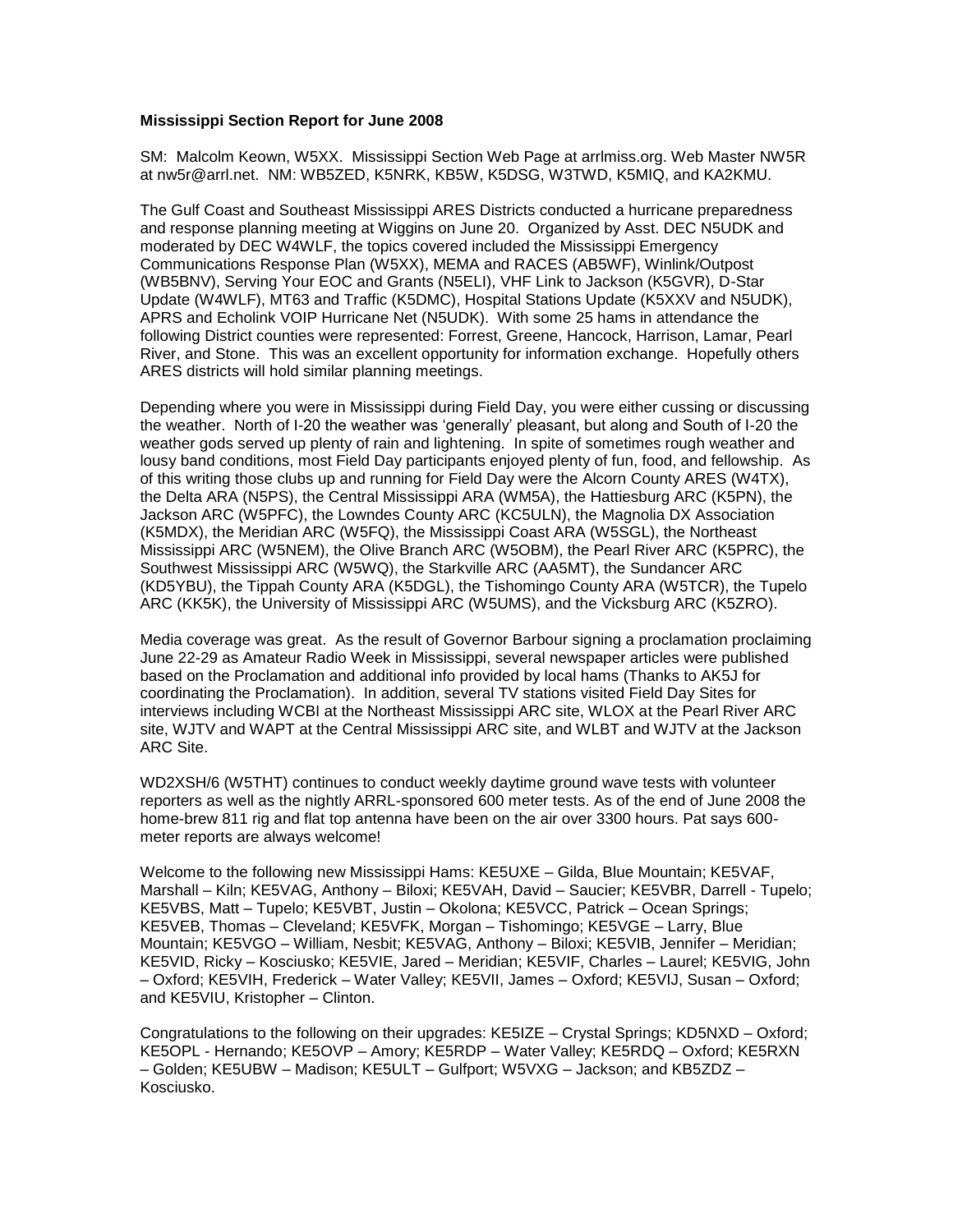Also congratulations to W5GED and K5YG on having their article entitled 'Zone 2 in 2007' published in the DX Magazine. And to KY5U, who got his picture in the Dallas Morning News as the result of a radio interview at Ham-Com 2008.

From the DX Corner K2FF reports that kudos are in order for W5UE, who is QSL Manager for HC8N. A recent activity survey from the Logbook of the World indicates that HC8N is the most active DX Station particularly in contests.

Welcome to the following new ARRL Members: KJ4BW – Madison; W7FUS – Poplarville; KE5MQL – Iuka; KE5MVX – Gulfport; KB5OAT – Long Beach; KE5RRT – Long Beach; AC5Q – Florence; KE5TAZ - Coldwater; KE5TPQ – Hernando; KE5UQS – Brandon; KE5UXD – Brandon; KE5VAF – Kiln; KE5VCC – Ocean Springs; and K5XXV – Gulfport. The Section Membership is now 995. Keep Pushing!

Newsletter/Club Reports: Hattiesburg ARC (AC5E), Itawamba County ARC (KB5NMB), Jackson ARC (K5XU), Meridian ARC (W5MAV), Pearl River ARC (N5WLW), and the Vicksburg ARC (W5WAF).

DEC/EC Monthly Reports: WB5CON (NE MS/Alcorn), KC5EAK (Pearl River), WB5GUD (Newton), KD5GWM (Lauderdale/Clarke), WX5N (Tishomingo/Prentiss), N5TBB (Tippah), and N5ZNT (SW MS). May Report: N5ZNT (SW MS).

Regret to report the passing of W5UUG of Biloxi and KD5UF of Raymond.

Net Reports: Session/QNI/QTC (Net Manager)

DRN5 60/MS 100% rep by W5XX, WB5ZED, W5MLO, WA5FB (WB5ZED)

MSPN 30/2906/16 (K5NRK)

MS Traffic Net 30/127/1 (KB5W)

MS Slow Net 21/45/0 (W3TWD)

MS Baptist Hams Net 5/42/1 (WF5F)

Stone County ARES Net 5/69/0 (N5UDK)

MLEN 5/36/2 (K5NRK)

Monroe County ARC 5/41/0 (AD5DO)

Alcorn County ARES 5/63/0 (WB5CON)

Tishomingo County ARES 4/104/5 (WX5N)

Meridian AEN 4/34/0 (KD5GWM)

Itawamba County ARES 4/42/2 (KB5NMB)

Newton County ARES 4/21/0 (WB5GUD)

Magnolia DX Assc 4/58/0 (N5FG)